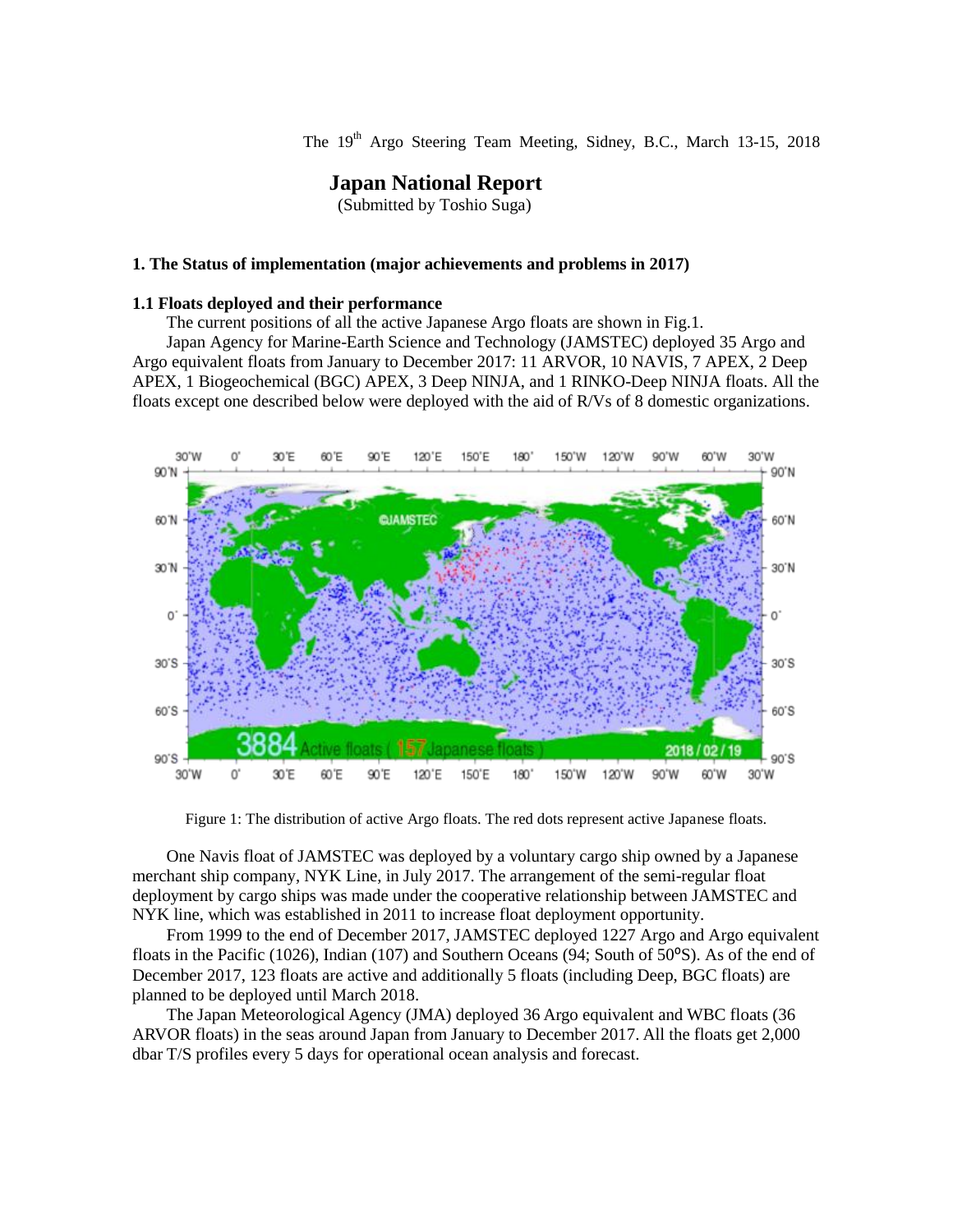Among 262 floats (16 PROVOR, 167 APEX and 79 ARVOR floats) which JMA has deployed from 2005 to 2017, 50 floats (50 ARVOR floats) are active as of the end of December 2017, while 29 floats (26 APEX and 3 ARVOR floats) terminated the transmission in 2017. JMA deployed 4 ARVOR floats from January to February 2018.

A profiling float for deep ocean observation, Deep NINJA, was developed by JAMSTEC and Tsurumi Seiki Co. Ltd. and has been available for public since April 2013. In February 2017, one Deep NINJA floats were operated in the Indian Ocean. From February 2017 to February 2018, 7 Deep NINJA floats (including two prototypes with RINKO DO sensor, to be mentioned below) were deployed; one in the South Pacific in February 2017, two in the North Pacific in July 2017, three off the Adelie Coast, Antarctica in January/February 2018 (by R/V Investigator, CSRIO), and one in the tropical Indian Ocean in December 2017. Unfortunately, three of them had lost contact. The data measured by these Deep NINJA floats were transferred to GDAC in accordance with the AST consensus on the data observed by Deep Argo floats.

Okinawa Institute of Science and Technology Graduate University (OIST) deployed 21 Argo equivalent floats from 2011 to 2017, including 4 deployed in 2017 to investigate mid-depth ocean circulation. Four Argo equivalent floats (NEMO floats) are active as of end of December 2017.

### *1.1.1 Float deployment for synchronous array observation*

JAMSTEC has been conducting a small synchronized float array observation since 2014 to investigate formation and dissipation process of the North Pacific central mode water (CMW) in detail, aiming for quantification of temporal variations of surface and subsurface vertical mixing process forced by wind and surface cooling. The observation array was arranged at 6 latitude grids (30-42.5N) along 170W, measuring daily temperature and salinity every 2dbar. Through a 4-year array observation, active internal waves below subsurface layer were identified, related to wind energy from atmospheric disturbances. The internal wave enhances vertical diffusivities in fall to winter, which makes the CMW diffused effectively (Inoue et al., 2017). The result of this synchronized Argo array gives us a new application for ocean observation using Argo floats.

# *1.1.2 Float deployment for the research project "Optimization of tropical Pacific Ocean observation system"*

Three NAVIS floats were deployed as Argo equivalent floats in the western tropical Pacific to investigate interior ocean disturbances and their source region related to ENSO. The purpose of this project is to make suggestion on effective design of tropical Pacific Observation System (TPOS) for the ENSO prediction, contributing to TPOS2020. The NAVIS floats were deployed among TRITON moorings along 137E line in February; they make measurement down to 2000m every 2 days. Unfortunately the last float of the three stopped to communicate in 2017, all data are available from GDACs as well as through an objective analyses dataset.

#### **1.2 Technical problems encountered and solved**

### *1.2.1 Float hardware troubles on NAVIS float*

NAVIS floats, which were purchased in 2013-2015, suffered hardware troubles, which were possibly caused by pump, bulb or bladder system failure, and are still operating without proper measurement. The symptom of these troubled NAVIS floats were drifting at the sea surface or not being able to control their drifting or profiling depth. Following the warranty policy, JAMSTEC has received 9 warranty floats in 2017 and 4 floats are still on the watch list.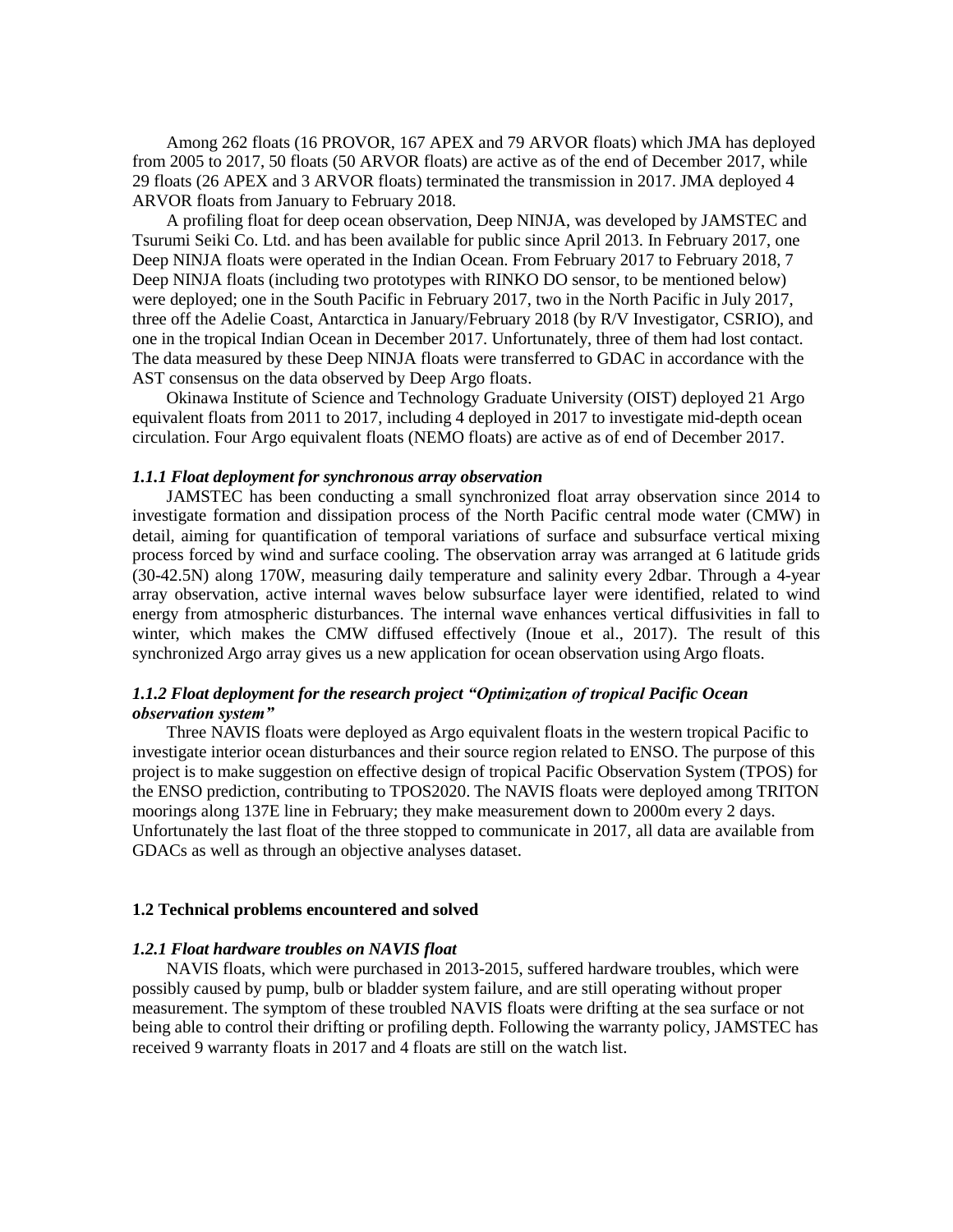#### *1.2.2 Deep Ninja with RINKO sensor*

In 2016, JAMSTEC began to develop a new model of Deep NINJA with RINKO DO sensor in cooperation with JFE Advantech Co. Ltd. and Tsurumi Seiki Co. Ltd. We made two prototypes in June 2017. One was deployed at K2 station in the western subarctic North Pacific in July 2017 from R/V Mirai. It had halted its operation due to a mechanical failure after the measurement of the 9-th profile. The other was deployed in the Southern Ocean in January 2018 from R/V Investigator, CSIRO. The RINKO DO sensor for deep float (AROD-FT) is already available at JFE Advantech.

#### *1.2.3 Deep APEX*

 In February 2017, JAMSTEC deployed one Deep APEX float in the Southern Ocean as its first deployment of 6000m deep Argo float. Unfortunately, the float drifted at sea surface after a few cycles without acquiring proper data because of going into emergency mission due to internal hydraulic oil leaks, seawater leaks through connecting component. Based on analyses by the manufacturer (Teledyne Webb Research), it was found that the problem was caused by factory fault and they decided that warranty float will be delivered in 2018.

In November, 2017, JAMSTEC deployed one Deep APEX float with Aanderaa Optode4835 oxygen sensor (S/N:29, WMOID:2903212) in the western North Pacific region. The Deep APEX float makes measurement from sea bottom every 2 days (then changed to 15 days later), setting the parking pressure at 4000 dbar. In comparison with shipboard CTDO measurement at the deployment point, clear negative salinity bias  $(>0.1$  psu) and unstable oxygen measurement were appeared and the situation is still continued after 15 cycles in February 2018. Further analyses and improvement by the manufacturer are required. Relevant information, data and experiences will be shared with other users.

#### **1.3 Status of contributions to Argo data management**

The Japan DAC, JMA has operationally processed data from all the Japanese Argo and Argo-equivalent floats including 157 active floats as of February 14, 2018. Ten Japanese PIs agree to provide data to the international Argo. All the profiles from those floats are transmitted to GDACs in the netCDF format and are also issued to GTS using the TESAC and BUFR codes after real-time QC on an operational basis. Argo BUFR messages have been put on GTS since May 2007.

JMA and JAMSTEC have converted the almost all of Japanese meta-files, except a few Iridium floats, from v2 to v3.1 and submitted them to GDAC. JMA has converted almost all of Japanese tech-files and submitted them to GDAC. Accordingly, JMA has converted the Rprof-files of Japanese ARGOS floats, except floats with NST sampling scheme and Iridium floats. JAMSTEC has converted all v2 Dprof-files of Japanese floats to v3.1 and submitted them to GDAC. JMA has converted about 30% of Japanese traj-files from v2 to v3.1 and submitted them to GDAC.

JMA has made meta-, tech-, traj-, and Rprof-files v3.1 of the floats newly deployed since March 2016 and JAMSTEC has made meta-files in v3.1 of JAMSTEC's floats newly deployed since October 2015. JAMSTEC has made Dprof-files in v3.1 since January 2016.

### **1.4 Status of delayed mode quality control process**

JAMSTEC has submitted the delayed-mode QCed Core data (P, T, and S) of 115,054 profiles to GDACs as of December 2017. JAMSTEC had submitted D-Core files of 6,177 profiles in 2017 and will accelerate the submission of D-Core files in 2018..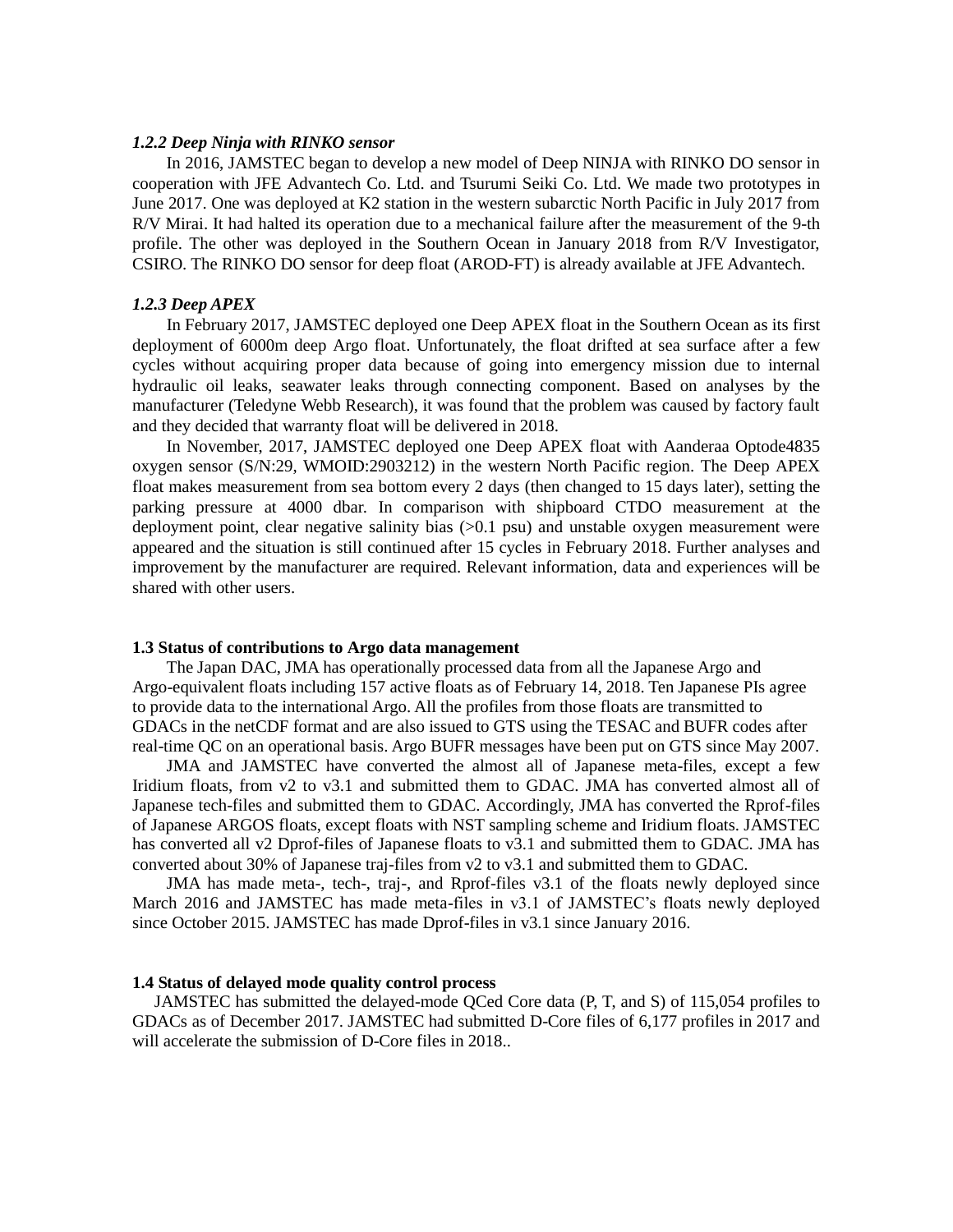# **2. Present level of and future prospects for national funding for Argo including a summary of the level of human resources devoted to Argo.**

 Japan Argo had been conducted in a 5-year program from FY1999 to FY2004, as a part of Millennium Project implemented under cooperation among the Ministry of Education, Culture, Sports, Science and Technology (operation: by JAMSTEC), the Ministry of Land, Infrastructure and Transport, JMA and Japan Coast Guard. After the Millennium Project terminated in March 2005, JAMSTEC has continued the operation until FY2013 nearly in the same scale (about 80 floats to be deployed every year and associated delayed-mode data management) under its two consecutive mid-term programs for FY2004-2008 and FY2009-2013. JAMSTEC continues the float deployment and delayed mode data management but in the scale somewhat lower than ever before under its new mid-term program FY2014-2018. Because of budget cuts in FY2014-2015, the number of technical staff devoted to delayed mode QC and PARC activities has been decreased from 5 to 4 since FY 2015 and also the number of purchased floats had been reduced to about 12-15.

In FY2016, owing to ocean monitoring enhancement recommended by G7 Ise-Shima Summit, especially its Science and Technology Ministers' Meeting in Tsukuba, additional fund for Core Argo and Argo extensions (Deep and BGC Argo) was allocated for aiming to sustain Core Argo array and to enhance Deep and BGC Argo. Furthermore, following its communique and our original research plans, JAMSTEC had got extra research fund to purchase 50 Core, 25 Deep and 10 BGC Argo floats in FY2017, and will be deployed in the Pacific, Indian and Southern Ocean in FY2018-19. JMA allocates operational budget for 27 floats in FY2018.

# **3. Summary of deployment plans (level of commitment, areas of float deployment, low or high resolution profiles, Argo extensions) and other commitments to Argo (data management) for the upcoming year and beyond where possible.**

 Based on the additional fund, larger number of Core/Deep/BGC Argo floats will be deployed in 2018. To maintain Core Argo array, JAMSTEC will deploy 34 floats mainly in the North Pacific, where the index of deployment intensity is not good and the age of floats tend to be higher than the other area, based on the information from Argo Information Center. Those deployment will help to improve North Pacific Core Argo array. Regarding Deep Argo, 3 Deep NINJA, 4 RINKO (DO) Deep NINJA, 10 Deep APEX, 3 DO(RINKO or Optode)-Deep APEX floats will be deployed in the Pacific and Indian Oceans, especially focusing on the Southern Ocean. In Australian Antarctic Basin, freshening and warming signal of AABW had been detected from shipboard observations; however, its spatial and temporal changes are still unclear because of limited historical data. In cooperation with the Deep Argo observation campaign by Australia, France and Japan, which has been carried out in 2017-2018, JAMSTEC has a plan to deploy further Deep Argo floats (>10) in the region to investigate long-term change in AABW, enhancing Deep Argo array in the Southern Ocean. Regarding BGC Argo, one BGC float with oxygen, chlorophyll-a and BBP, and one BGC float with oxygen, chlorophyll-a, BBP and Nutrient will be deployed in the Pacific and Indian Oceans. Highlighted area is the subpolar region of the North Pacific Ocean, where oxygen minimum zone (OMZ) and ocean acidification tend to be strengthened and expanded. By deploying BGC floats with Nutrient and pH sensor, long term BGC data will be obtained to contribute to acquire more knowledge of OMZ and acidification. As a test mode, 2 APEX floats with RBR CTD sensor are deployed at the same point, evaluating RBR sensor with shipboard CTD cast. As non-Argo float, one EM APEX will be deployed in the Kuroshio Extension.

JMA plans to deploy 15 Argo equivalent floats and 12 Argo WBC floats around Japan in FY2018 and in the coming years. All the JMA floats are identical with the core Argo floats except that they are operated in a 5-day cycle, synchronized with JMA's real-time ocean data assimilation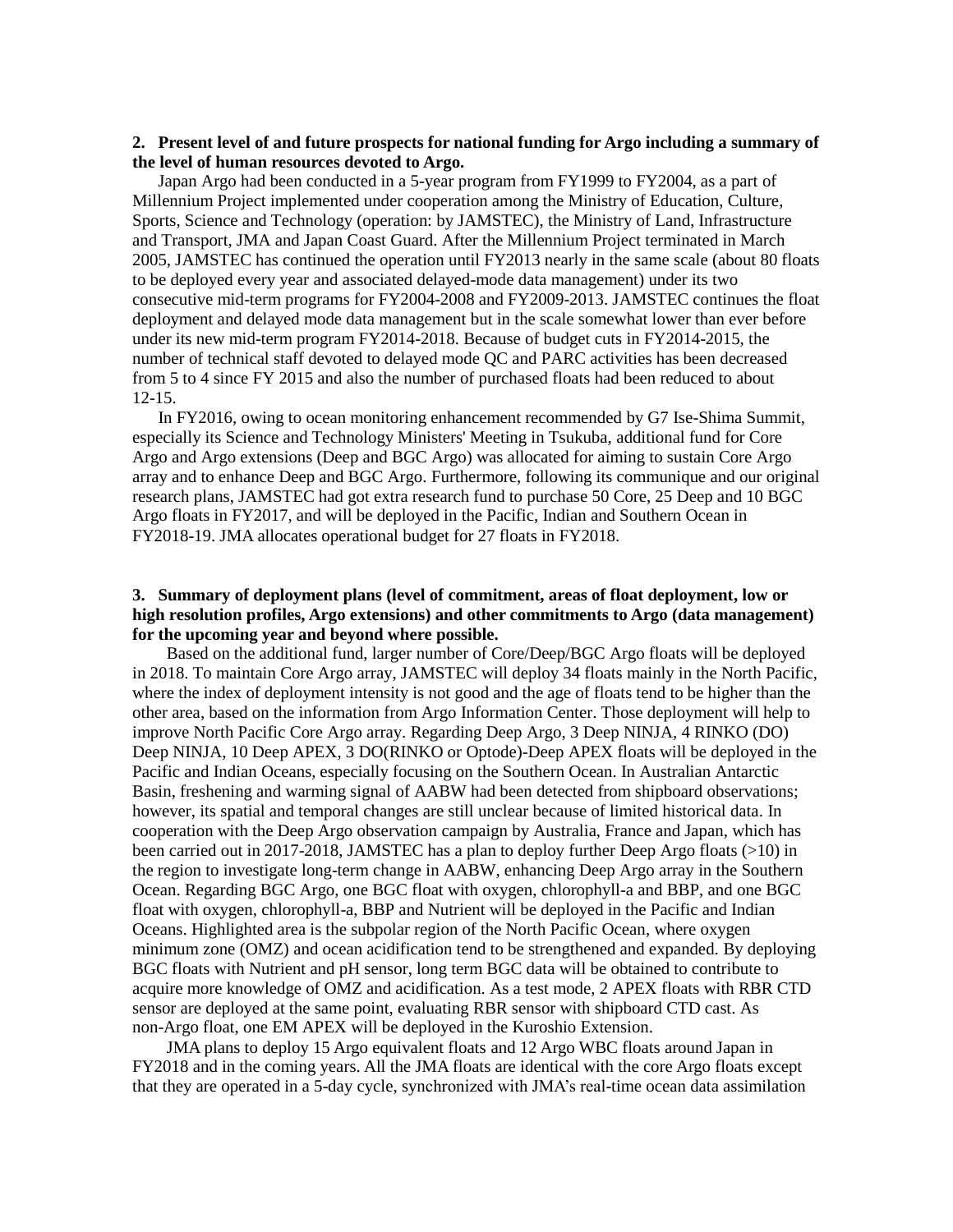and forecast system.

JMA continues serving as the Japan DAC. JAMSTEC continues running the Pacific Argo Regional Center for the upcoming year.

# **4. Summary of national research and operational uses of Argo data as well as contributions to Argo Regional Centers.**

Many groups in JAMSTEC, JMA, FRA and Japanese universities are using Argo data for oceanographic researches on water mass formation and transport in the Pacific Ocean, the mid-depth circulation, the mixed layer variation, the barrier layer variation, and tropical atmosphere-ocean interaction in the Pacific and Indian Ocean and so on. Japanese fisheries research community is conducting their biogeochemical studies using Argo floats equipped with chlorophyll and/or oxygen sensors.

The global Argo TESAC and BUFR messages are used for operational ocean analysis and forecast by JMA. Daily and monthly products of subsurface temperatures and currents for the seas around Japan and western North Pacific, based on the output of the real-time ocean data assimilation system (MOVE/MRI.COM-WNP), are distributed through the JMA web site (in Japanese). Numerical outputs of the system are available from the NEAR-GOOS Regional Real Time Data Base (http://www.data.jma.go.jp/gmd/goos/data/database.html) operated by JMA. Monthly diagnosis and outlook of El Niño-Southern Oscillation based on the outputs of the Ocean Data Assimilation System and the El Niño Prediction System (an ocean-atmosphere coupled model) are also operationally distributed through the JMA web site (in Japanese) and the Tokyo Climate Center (TCC) web site [\(http://ds.data.jma.go.jp/tcc/tcc/products/elnino/\)](http://ds.data.jma.go.jp/tcc/tcc/products/elnino/). These systems were upgraded in June 2015 (for descriptions of the new systems, please refer to [http://ds.data.jma.go.jp/tcc/tcc/products/elnino/move\\_mricom-g2\\_doc.html,](http://ds.data.jma.go.jp/tcc/tcc/products/elnino/move_mricom-g2_doc.html) and [http://ds.data.jma.go.jp/tcc/tcc/products/model/outline/cps2\\_description.html\)](http://ds.data.jma.go.jp/tcc/tcc/products/model/outline/cps2_description.html). The ocean-atmosphere coupled model is also used for seasonal forecast of climate in Japan. The model products for seasonal forecast are available from the TCC web site [\(http://ds.data.jma.go.jp/tcc/tcc/products/model/\)](http://ds.data.jma.go.jp/tcc/tcc/products/model/).

JAMSTEC is providing a variety of products including objectively mapped temperature and salinity field data (Grid Point Value of the Monthly Objective Analysis using Argo float data: MOAA-GPV: http://www.jamstec.go.jp/ARGO/argo\_web/MapQ/Mapdataset\_e.html), objectively mapped velocity field data based on YoMaHa'07 (version September 2010) [\(http://www.jamstec.go.jp/ARGO/argo\\_web/G-YoMaHa/index\\_e.html\)](http://www.jamstec.go.jp/ARGO/argo_web/G-YoMaHa/index_e.html), and gridded mixed layer depth with its related parameters (Mixed Layer data set of Argo, Grid Point Value: MILA-GPV http://www.jamstec.go.jp/ARGO/argo\_web/MILAGPV/index\_e.html). JAMSTEC have released Argo temperature and salinity profile data put through more advanced automatic checks than real-time quality controls (Advanced automatic QC Argo Data version 1.2) since October 2014. We add our own new flag to real time profile data which tells whether it passed each check or not. JAMSTEC has also provided scientifically quality controlled data of Deep NINJA for convenient use on scientific or educational purposes (http://www.jamstec.go.jp/ARGO/deepninja/). The QC is based on comparisons with high accurate shipboard CTD observations conducted nearby float observations.

JAMSTEC is also providing information about consistency check of float data related to delayed-mode QC for the Pacific Argo Regional Center (PARC) web site as a main contributor. JAMSTEC will support the activities of the Southern Ocean ARC (SOARC) in the Pacific sector.

ESTOC (Estimated state of ocean for climate research) is a JAMSTEC product; an integrated dataset of ocean observations including Argo data by using a four dimensional variational (4D-VAR) data assimilation approach. ESTOC is the open data that consists of not only physical but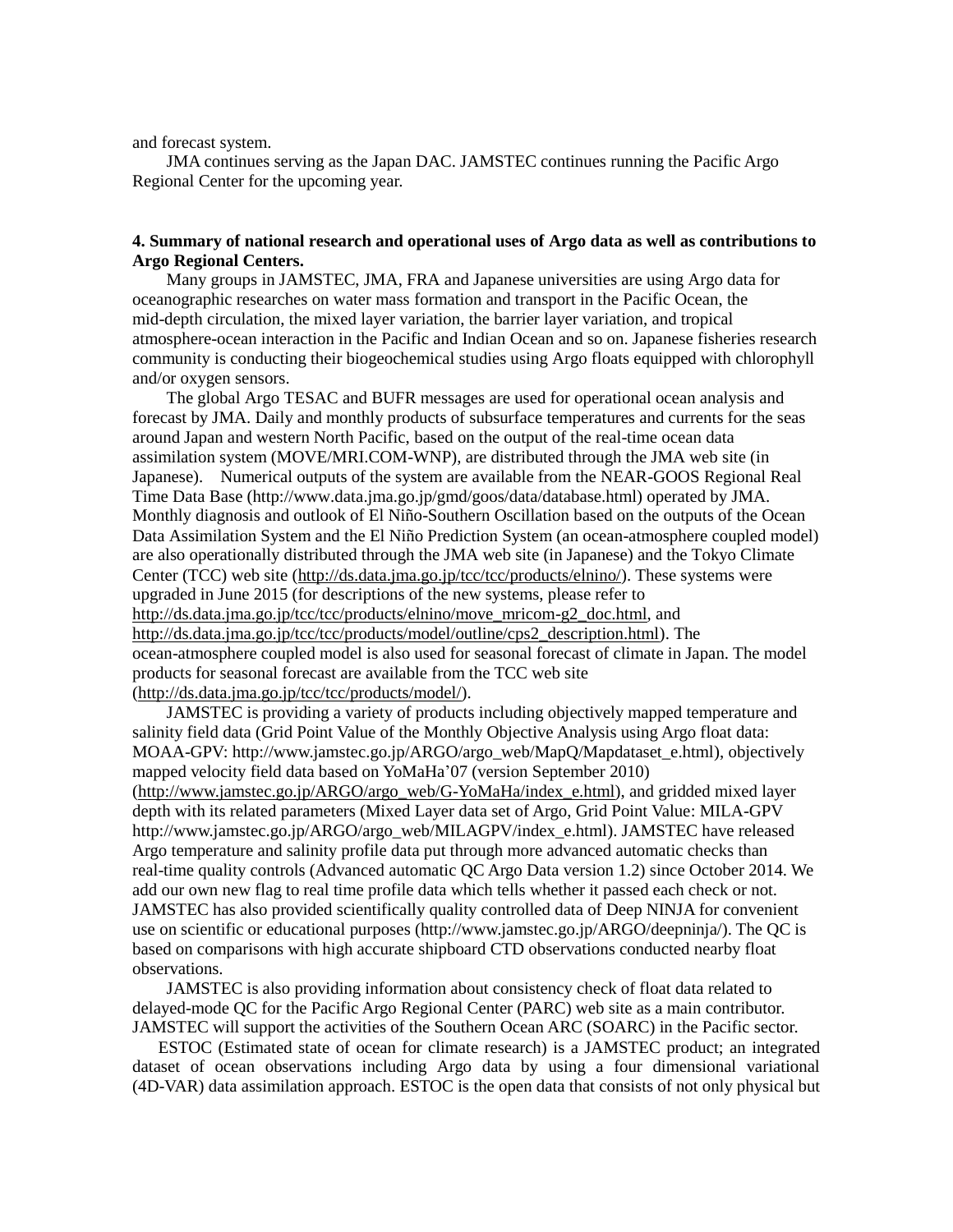also biogeochemical parameters for 55 years during 1957-2011 (See the web site in JAMSTEC, http://www.godac.jamstec.go.jp/estoc/e/top/). The ESTOC continue being improved by introducing new observational elements (e.g., ocean mixing, a global sea level), and extended for 58 years for the period of 1957-2014. A new version plan to be released in spring 2018.

JCOPE2 (Japan Coastal Ocean Predictability Experiment 2) is the model for prediction of the oceanic variation around Japan which is operated by Application Laboratory of JAMSTEC. JCOPE2 is the second version of JCOPE1, developed with enhanced model and data assimilation schemes. The Argo data are used by way of GTSPP. The reanalysis data 25 years back (from 1993 to present) and the forecast data 2 months ahead are disclosed on the following web site: http://www.jamstec.go.jp/frcgc/jcope/. More information are shown in

http://www.jamstec.go.jp/frcgc/jcope/htdocs/jcope\_system\_description.html.

FRA-ROMS is the nowcast and forecast system for the Western North Pacific Ocean developed by Fisheries Research Agency (FRA) based on the Regional Ocean Modeling System (ROMS). Instead of FRA-JCOPE, which was the previous system of providing the hydrographic forecast information around Japan, FRA started the FRA-ROMS operation in May 2012. Argo has been one of important sources of in-situ data for the FRA-ROMS data assimilation system. The forecast oceanographic fields are provided every week on the website [http://fm.dc.affrc.go.jp/fra-roms/index.html/.](http://fm.dc.affrc.go.jp/fra-roms/index.html/)

# **5. Issues that our country wishes to be considered and resolved by the Argo Steering Team regarding the international operation of Argo.**

As reported in 2011, EEZ clearance procedure for Argo float deployed by Japanese PIs has been simplified following IOC Resolution XLI-4. This change reduced our time and effort for the process of EEZ clearance significantly. However, the traditional EEZ clearance is still needed for some key countries because Argo national focal points (NFPs) of those countries are not registered on the listed at AIC. Japan Argo hopes for more NFPs especially of nations in and around the Pacific Ocean to be registered to facilitate more timely and optimal deployment of Argo floats. This could be also helpful for smooth implementation of any future extension of Argo.

### **6. Summary of the number and location of CTD cruise data to the CCHDO website.**

Data of 514 CTD casts conducted by JMA in the western North Pacific from October 2016 to September 2017 were uploaded to the CCHDO website.

## **7. Outreach activity.**

 In October, 2017, a domestic Argo symposium took place during annual fall meeting of the Oceanographic Society of Japan at Tohoku University. The purpose of the symposium was to inform Japanese research and operational communities about recent status of Core/Deep/BGC Argo and share experiences of those observations with scientists/technicians/manufacturers in Japan. Over 70 people participated and discussed lively about sustainability and expansion of Core/Deep/BGC Argo. All of the presentations are available on the JAMSTEC's web site and the documents of all talk will be summarized in a review paper.

# **8. Argo bibliography**

(1) Articles

Inoue, R., M. Watanabe, and S. Osafune (2017), Wind-induced mixing in the North Pacific, J.